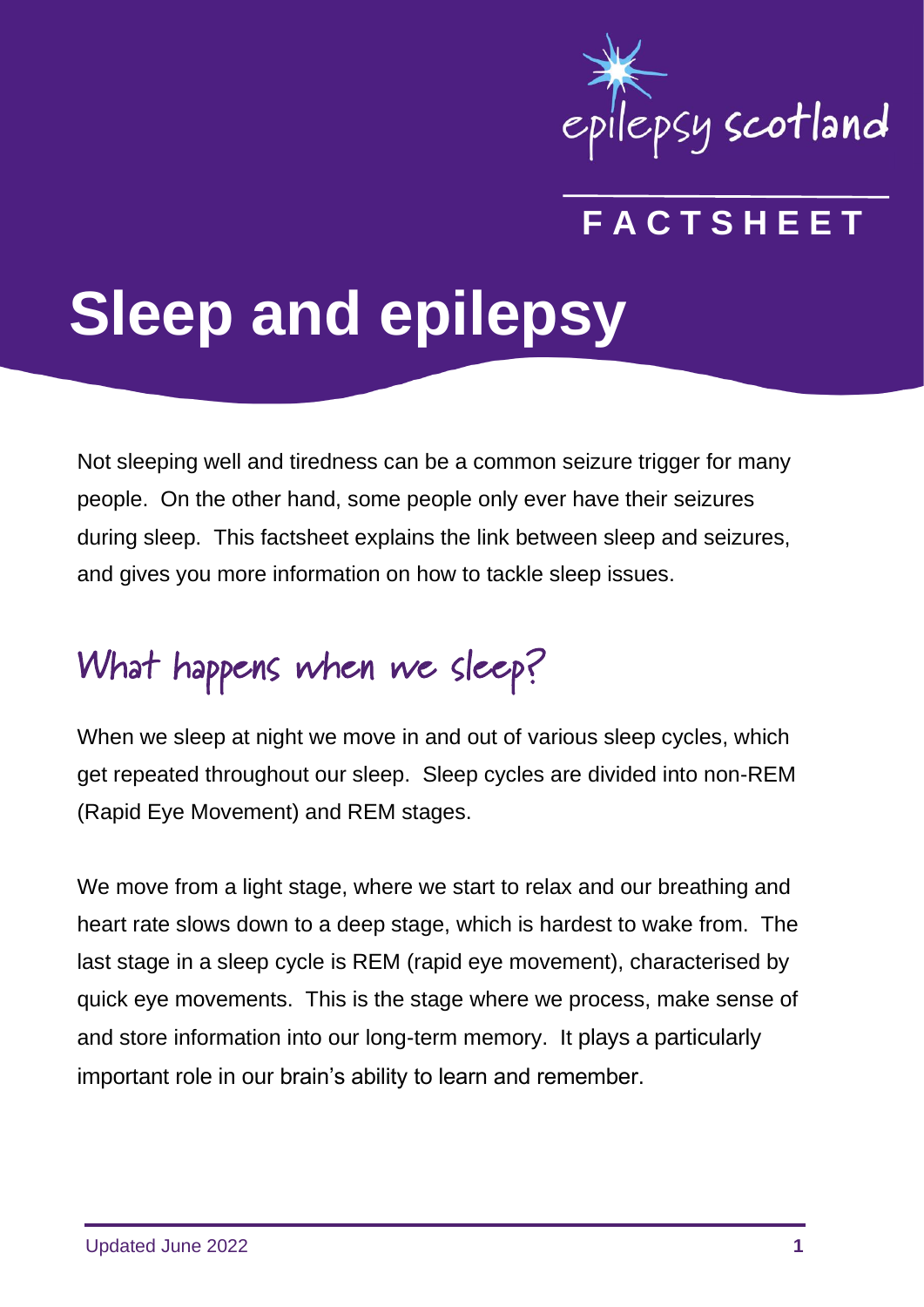# What is the link between sleep and seizures?

The reason why too little sleep affects seizures is still unclear. We know that moving from one type of sleep to another and waking up causes significant changes in the brain's electrical and hormonal activity. These changes may trigger seizures. This could explain why some people have all of their seizures while asleep, and why others have more seizures when their sleep is disrupted.

Some types of seizures, like myoclonic seizures (i.e. sudden jerks of your arms, head or whole body), are more likely when a person is tired or just after waking up.

# Other effects of sleep deprivation

Struggling to sleep can also affect your memory, mood, and concentration during the day. After a sleepless night, we are more likely to eat unhealthy foods to give us an instant energy kick or turn to caffeine. Sleep also plays a big part in how well our immune system functions. Improving your sleep could have a profound impact on your physical and mental health.

# Sleep seizures

Some people refer to sleep seizures as nocturnal seizures, but sleep seizures can happen whenever you are asleep, i.e. day or night. Sleep seizures during the night generally make your sleep lighter, and you tend to wake up more often. Studies also suggest that sleep seizures can reduce the amount of REM sleep you get, which is important for processing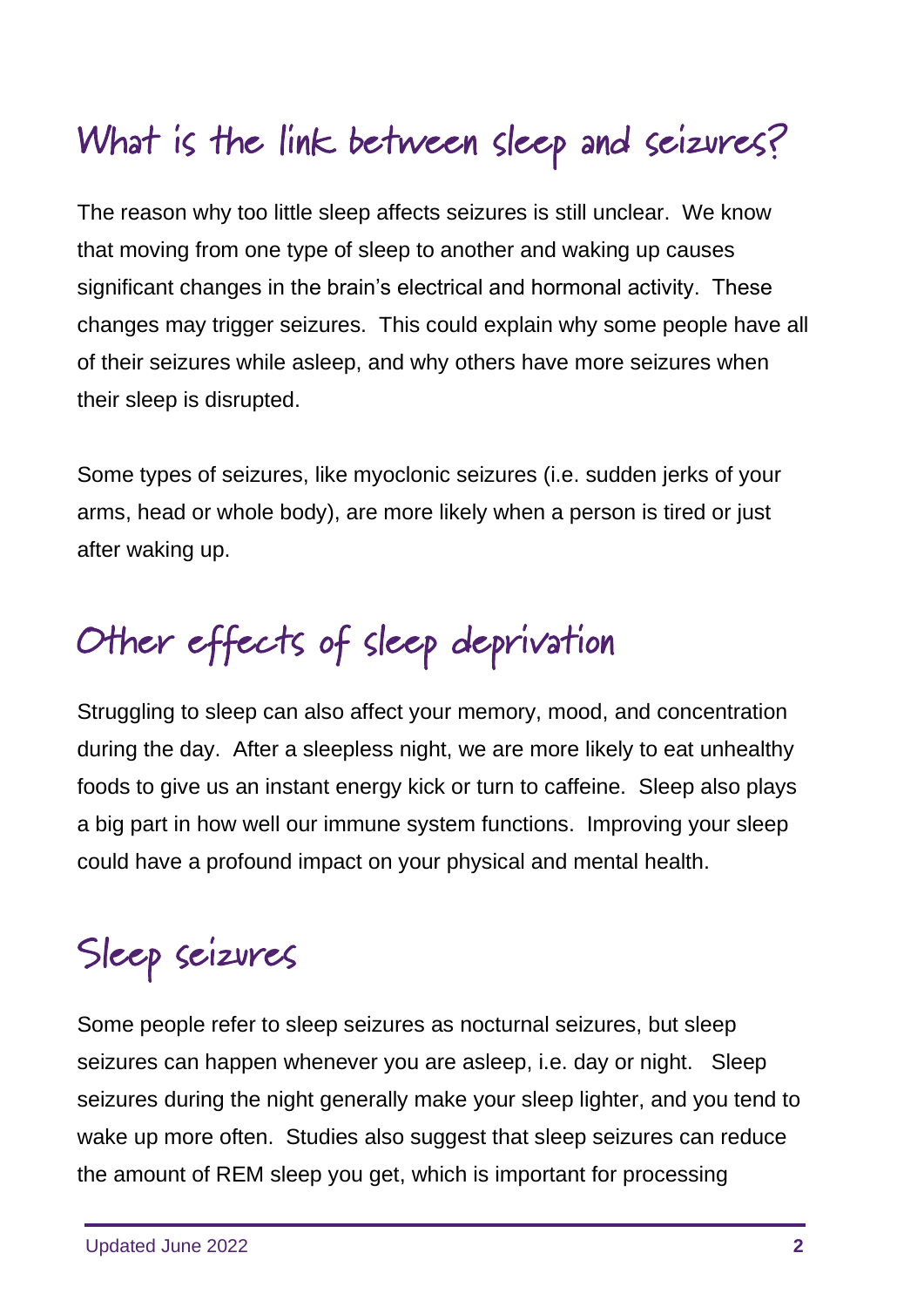emotions, information and storing memories.

# How to improve your sleep

Improving your sleep routine and pattern does not have to be difficult. Sometimes simple changes can be incredibly effective without having to resort to specialist advice. But do not hesitate to get medical advice if your sleep issues are more complex, especially if they are related to the medication you take, or mental health struggles.

#### Check how much sleep you get

There is no magic formula as to how many hours of sleep is enough. On average adults should aim for seven to eight hours sleep. By contrast a school aged child needs around nine to eleven hours. The younger the child, the more sleep they need.

Going to bed too late on a regular basis or having your sleep disrupted too often can have a major impact on your physical and mental health. It can also make your seizures worse.

Change your bedtime routine and establish a regular sleep pattern, i.e. set a specific time to go to bed and get up in the morning. It might take some practice to get into the habit, but it is worth the effort.

#### Watch out for side effects of anti-epileptic drugs

Difficulty sleeping can sometimes be a side effect of some anti-epileptic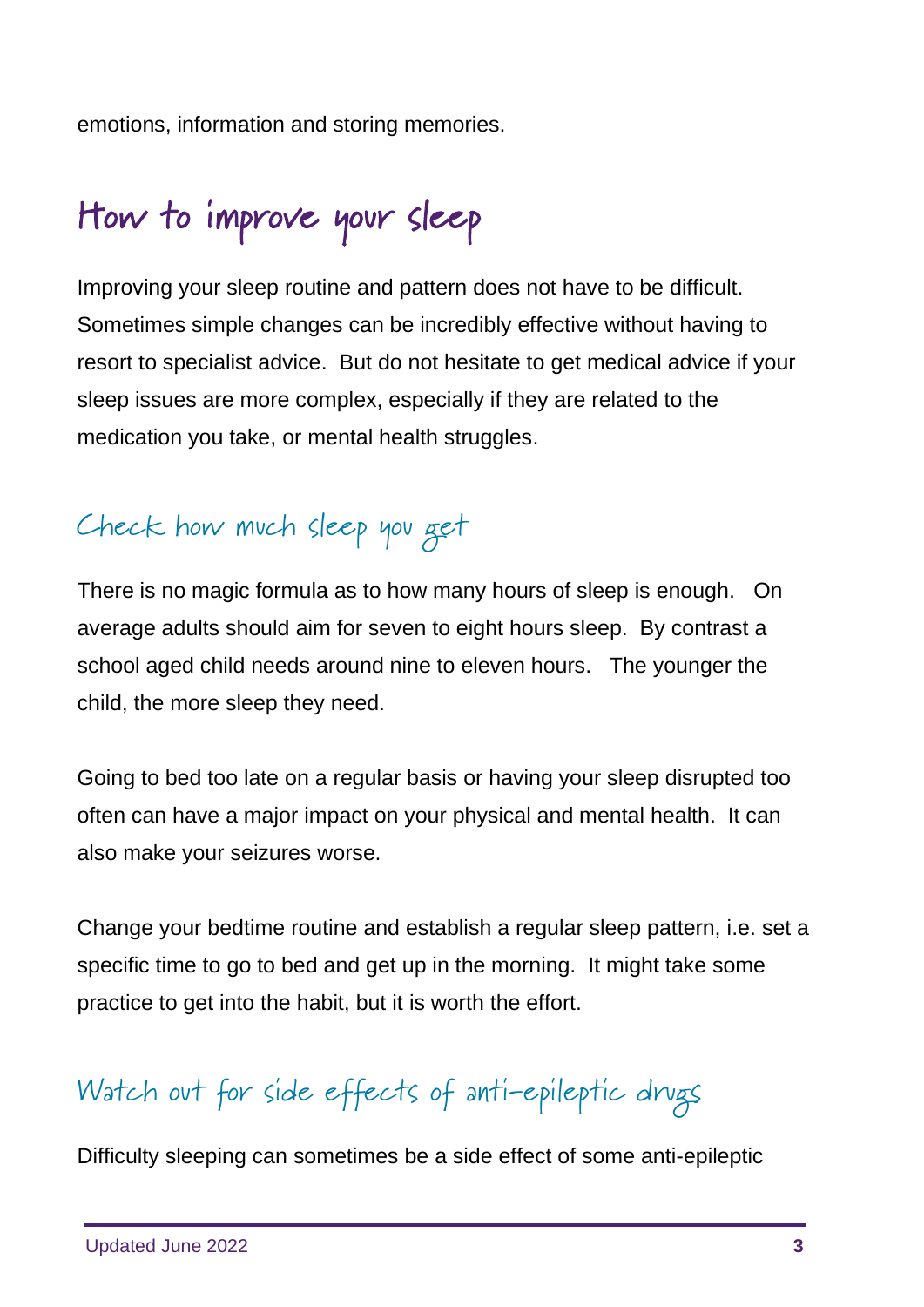drugs. The drug's patient information leaflet will give you more information on expected and common side effects. Always seek medical advice from your epilepsy specialist nurse or GP if you suspect it might be your medication causing the sleep issues.

Never stop or make changes to your medication yourself, always speak to your medical team. Your GP may also be able to prescribe further medication which can help with your sleep.

#### Look after your mental health

Mental health struggles can affect every aspect of our life including how we look after ourselves, what we eat, how active we are etc. All of this can affect the quality of our sleep.

For mild to moderate anxiety and stress, calming activities before bed can be helpful. This could for example be doing some yoga, breathing exercises, listening to calming music or reading a book. Always seek medical advice if you are affected by constant low mood or anxiety.

#### Clean up your diet

Our brain needs the right nutrition to fully function. A diet high in fat, sugar, salt, or processed foods, can affect your physical and emotional wellbeing. Start by cutting out some of the junk foods and replace with healthier options, and drink more water. Even small changes can make you feel better within yourself, which potentially will improve your sleep.

Eating too late in the evening can also impact on how well you sleep. Your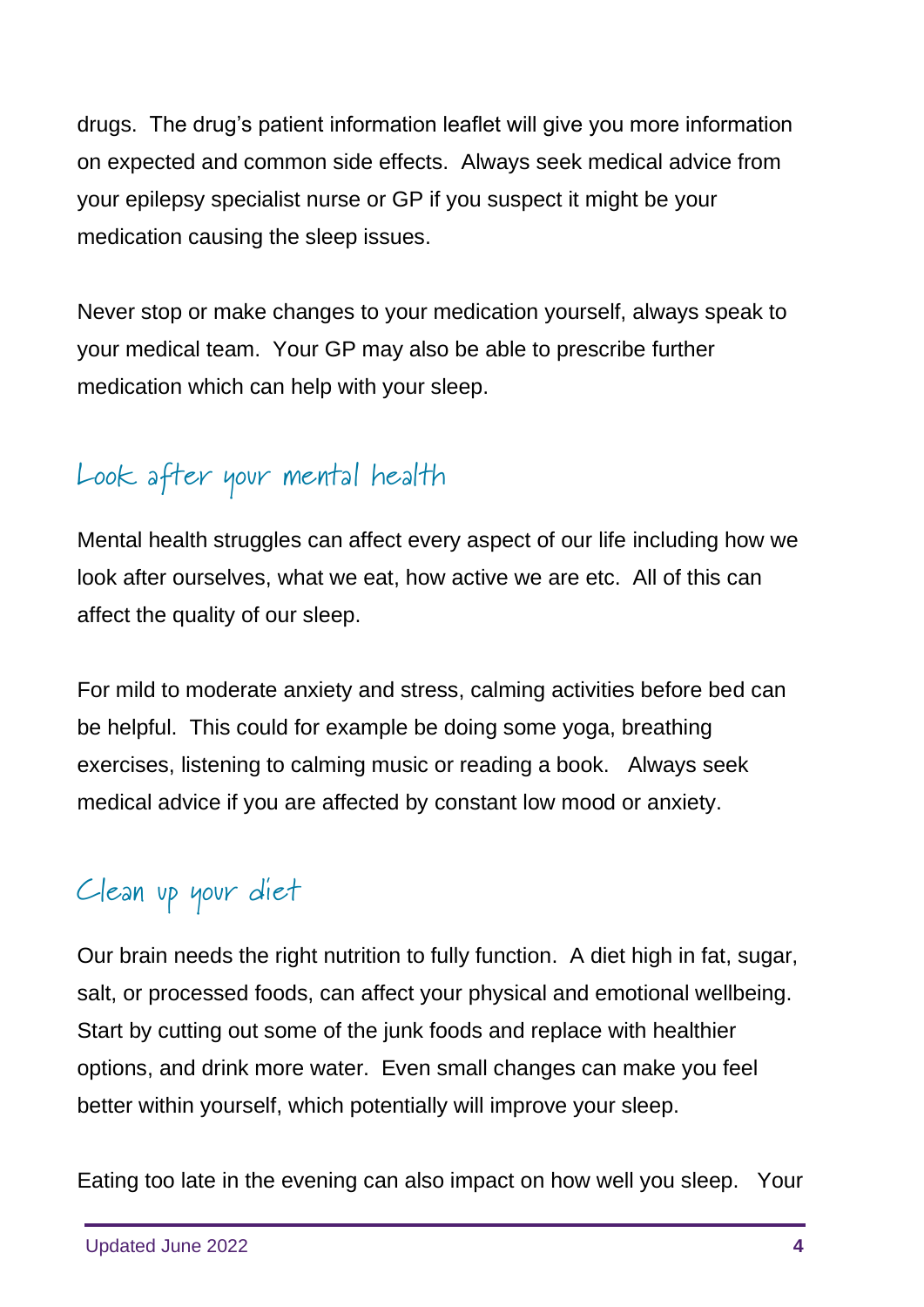muscles which digest your food have to keep working when they should be relaxing. This can make it difficult for you to fall asleep. You are also more likely to wake up not feeling refreshed. Leave a few hours between your last meal and going to bed to give your body time to digest. If you are hungry before bedtime, have a light snack only.

#### Reduce your caffeine intake

Caffeine consumed in the later afternoon/evening can stop you from sleeping. The general rule of thumb is not to consume any caffeine about six hours before you go to bed.

This may vary from person to person depending on how sensitive you are to caffeine and how much you usually consume. If you have constant trouble sleeping, have a look at your overall caffeine consumption. Apart from coffee and tea, caffeine can also be found in energy drinks, over-the-counter pain medications, and even chocolate.

Large daily amounts of caffeine can also make you jittery and more stressed, which can also affect the quality of sleep.

### Avoid alcohol/recreational drugs in the evening

Every person is different and tolerates alcohol in different ways. For some drinking in moderation is ok, and is less likely to affect sleep. For others, even one drink before bedtime can affect their sleep.

Alcohol can reduce your REM sleep and lead to sleep disruptions, especially if you drink regularly in the evening. Also, worth bearing in mind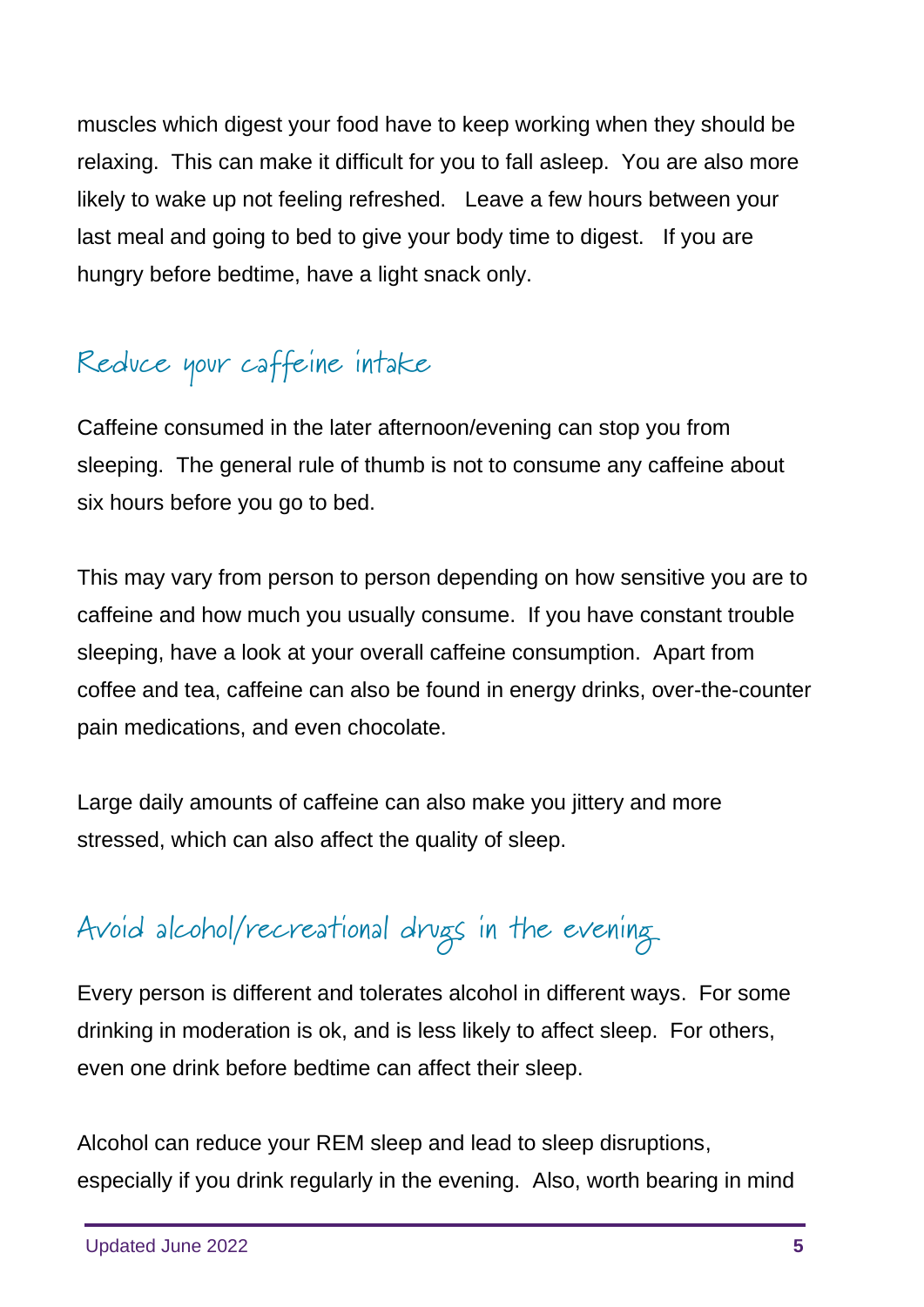some anti-epileptic drugs do not mix well with alcohol, potentially making them less effective. Your pharmacist or epilepsy specialist nurse can give you more information about this.

Some recreational drugs have a stimulating effect, and regular use of these drugs can lead to severe sleep deprivation.

If you want help with cutting down alcohol and recreational drugs, do not hesitate to speak to your GP or contact some of the specialist drug and alcohol helplines.

Reduce smoking before bedtime

There is some evidence that suggests that smoking can be associated with sleep issues, as nicotine is a stimulant.

If you want to give up smoking, make use of smoking cessation programmes offered by your GP. Take it slowly and choose the right time to give up smoking, especially if stress is a potential seizure trigger for you.

#### Set up a calming routine before sleep

Generally, avoid doing anything that stimulates before you go to bed. We need to set ourselves up for sleep by calming down activities. Switch off your TV and stop scrolling through your social media pages one hour before bedtime, as the blue light emitted from mobile devices can stop the production of an important sleep hormone. You can also switch your device to night mode to reduce exposure to the blue light.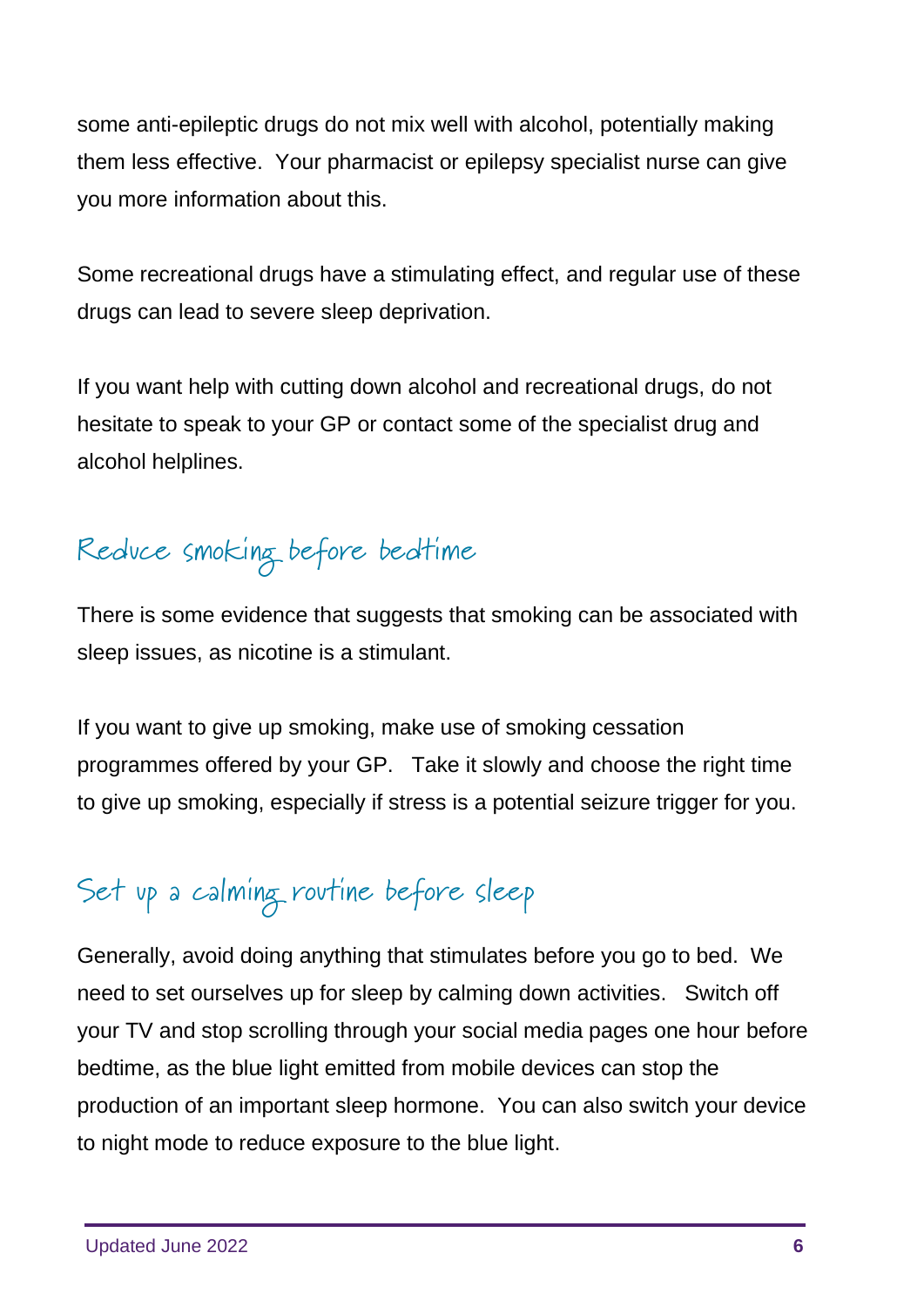Exercising too close to bedtime can also make it difficult to fall asleep.

And finally, look at your bedroom set up. It should be a quiet and dark space, with a comfortable temperature.

# Working night shifts

People with epilepsy may need to avoid working night shifts, especially if seizures are triggered by lack of sleep and tiredness. Working during the night and sleeping during the day can mess with your sleep cycles, leaving you more tired and sleep deprived, especially if you regularly switch between day and night shifts.

#### Reasonable adjustments

Epilepsy is a condition which meets the definition of a disability under the Equality Act. This gives you the right to ask for a reasonable adjustment at your place of work. A reasonable adjustment could be asking for day instead of night shifts if your seizures are triggered by tiredness.

If you have sleep seizures during the night, you may feel tired in the morning and struggle to get to work on time. A reasonable adjustment could be to ask for a later starting time to give you more time in the morning.

# Further information

We have a separate factsheet on [Sleep seizures.](https://www.epilepsyscotland.org.uk/about-epilepsy/our-publications/epilepsy-and-seizures-explained/) This is free to download or request from us by calling 0808 800 2200 or emailing